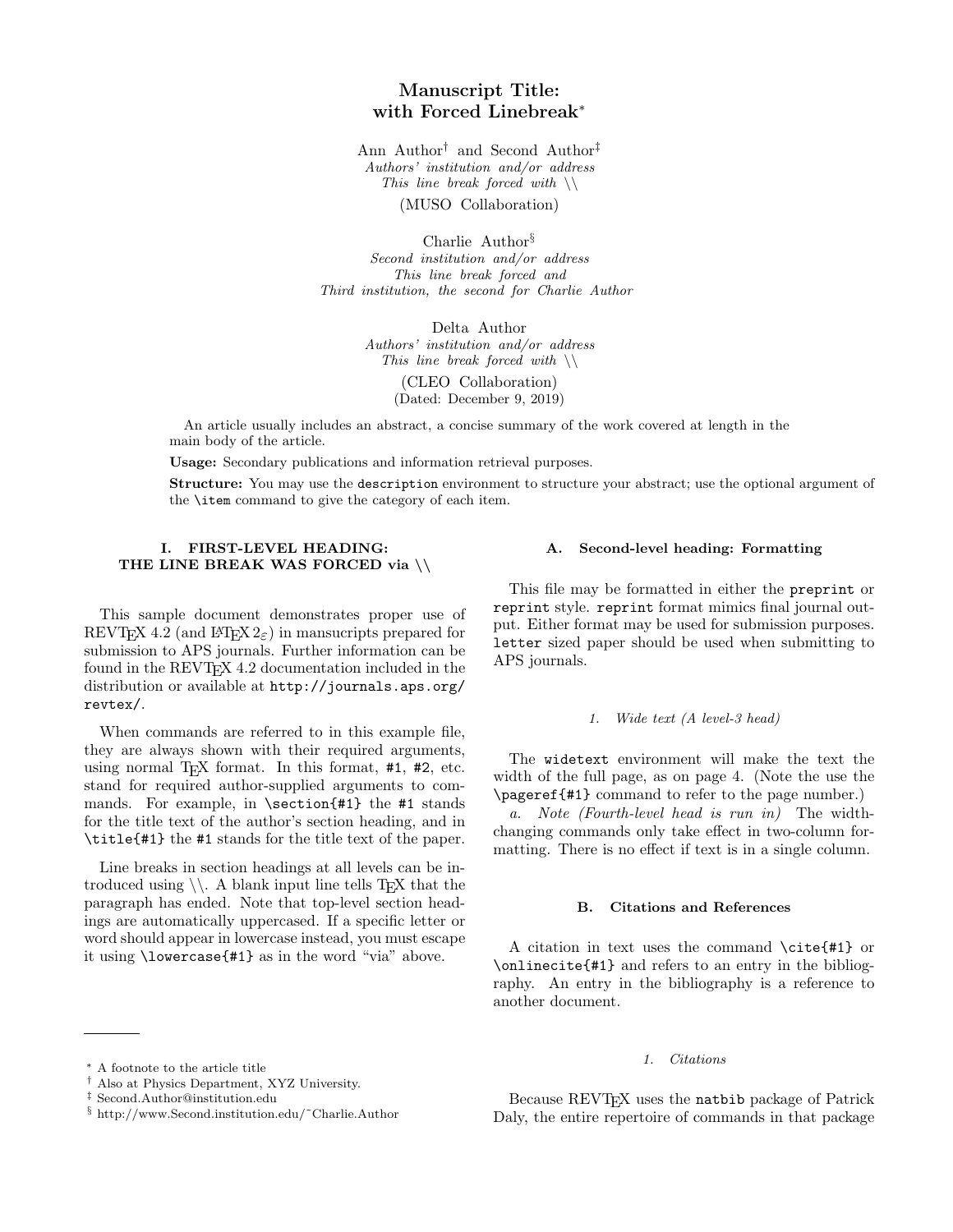are available for your document; see the natbib documentation for further details. Please note that REVT<sub>F</sub>X requires version 8.31a or later of natbib.

a. Syntax The argument of  $\text{cite}$  may be a single key, or may consist of a comma-separated list of keys. The citation key may contain letters, numbers, the dash (-) character, or the period (.) character. New with natbib 8.3 is an extension to the syntax that allows for a star (\*) form and two optional arguments on the citation key itself. The syntax of the \cite command is thus (informally stated)

\cite {  $key$  }, or \cite {  $optarg+key$  }, or \cite {  $optarg+key$  ,  $optarg+key...$ },

where  $optarg+key$  signifies

key, or  $*key$ , or  $[pre]$  key, or [ $pre$ ][ $post$ ]  $key$ , or even  $*[pre]$ [post] key.

where *pre* and *post* is whatever text you wish to place at the beginning and end, respectively, of the bibliographic reference (see Ref. [1] and the two under Ref. [2]). (Keep in mind that no automatic space or punctuation is applied.) It is highly recommended that you put the entire pre or post portion within its own set of braces, for example:  $\text{cite} \{ [ \text{text} \} \text{key} \}.$  The extra set of braces will keep  $\Delta T$ <sub>F</sub>X out of trouble if your *text* contains the comma (,) character.

The star  $(*)$  modifier to the key signifies that the reference is to be merged with the previous reference into a single bibliographic entry, a common idiom in APS and AIP articles (see below, Ref. [2]). When references are merged in this way, they are separated by a semicolon instead of the period (full stop) that would otherwise appear.

b. Eliding repeated information When a reference is merged, some of its fields may be elided: for example, when the author matches that of the previous reference, it is omitted. If both author and journal match, both are omitted. If the journal matches, but the author does not, the journal is replaced by ibid., as exemplified by Ref. [2]. These rules embody common editorial practice in APS and AIP journals and will only be in effect if the markup features of the APS and AIP BibT<sub>EX</sub> styles is employed.

c. The options of the cite command itself Please note that optional arguments to the key change the reference in the bibliography, not the citation in the body of the document. For the latter, use the optional arguments of the \cite command itself: \cite  $*[pre\text{-}clie]$  $[post\text{-}cite]$  {  $key\text{-}list$  }.

## 2. Example citations

By default, citations are numerical[3]. Author-year citations are used when the journal is RMP. To give a textual citation, use \onlinecite{#1}: Refs. 1 and 4. By default, the natbib package automatically sorts your citations into numerical order and "compresses" runs of three or more consecutive numerical citations. REVT<sub>E</sub>X provides the ability to automatically change the punctuation when switching between journal styles that provide citations in square brackets and those that use a superscript style instead. This is done through the citeautoscript option. For instance, the journal style prb automatically invokes this option because Physical Review B uses superscript-style citations. The effect is to move the punctuation, which normally comes after a citation in square brackets, to its proper position before the superscript. To illustrate, we cite several together [1, 2, 4–6], and once again in different order (Refs. [1, 2, 4–6]). Note that the citations were both compressed and sorted. Futhermore, running this sample file under the prb option will move the punctuation to the correct place.

When the prb class option is used, the  $\cite{#1} comm$ mand displays the reference's number as a superscript rather than in square brackets. Note that the location of the \cite{#1} command should be adjusted for the reference style: the superscript references in prb style must appear after punctuation; otherwise the reference must appear before any punctuation. This sample was written for the regular (non-prb) citation style. The command \onlinecite{#1} in the prb style also displays the reference on the baseline.

# 3. References

A reference in the bibliography is specified by a \bibitem{#1} command with the same argument as the \cite{#1} command. \bibitem{#1} commands may be crafted by hand or, preferably, generated by BibTEX. REVT<sub>F</sub>X 4.2 includes BibT<sub>F</sub>X style files apsrev4-2.bst, apsrmp4-2.bst appropriate for Physical Review and Reviews of Modern Physics, respectively.

### 4. Example references

This sample file employs the \bibliography command, which formats the output.bbl file and specifies which bibliographic databases are to be used by BibT<sub>EX</sub> (one of these should be by arXiv convention output.bib). Running  $BibTFX$  (via bibtex output) after the first pass of LAT<sub>EX</sub> produces the file output.bbl which contains the automatically formatted \bibitem commands (including extra markup information via \bibinfo and \bibfield commands). If not using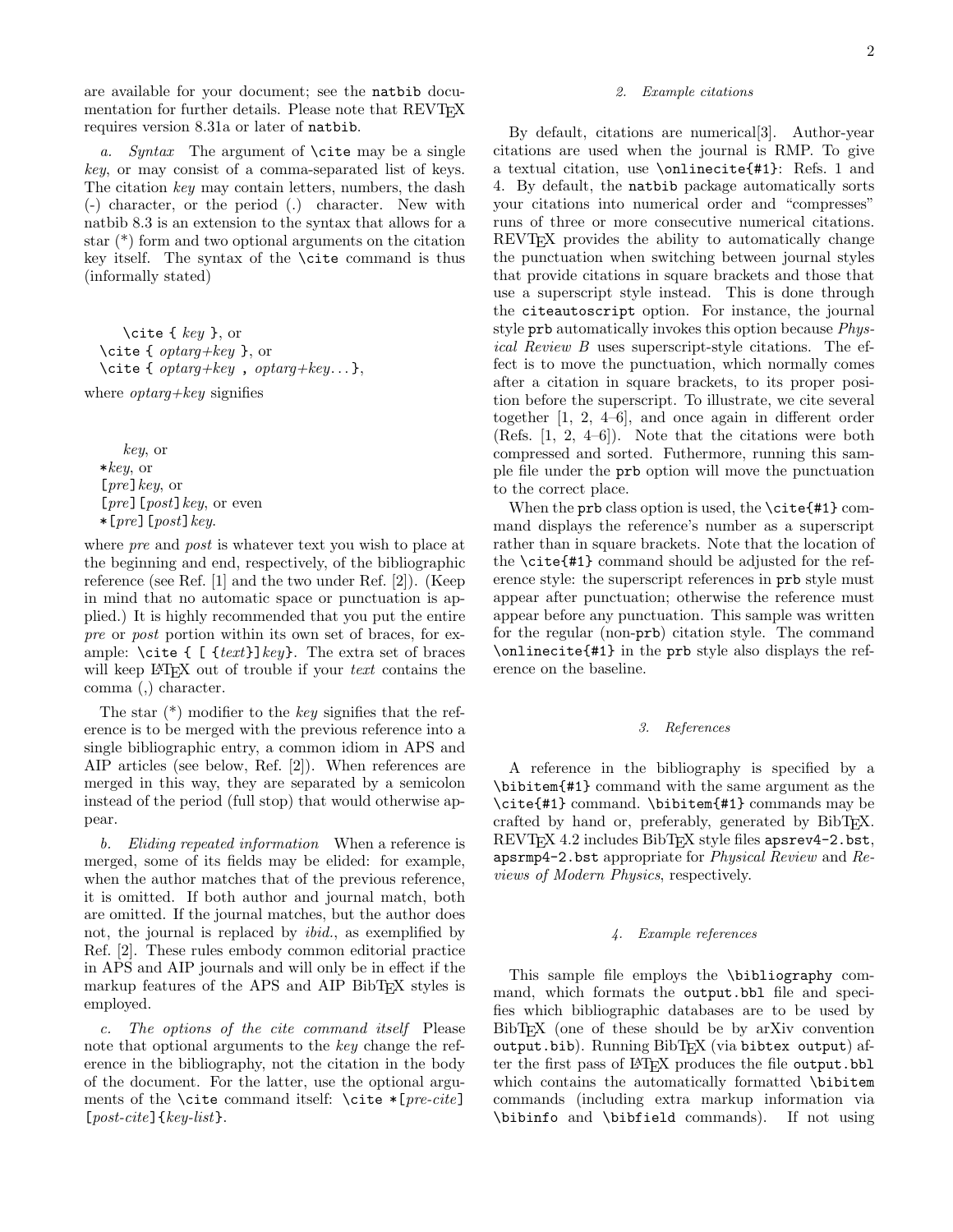BibTEX, you will have to create the thebibiliography environment and its \bibitem commands by hand.

Numerous examples of the use of the APS bibliographic entry types appear in the bibliography of this sample document. You can refer to the output.bib file, and compare its information to the formatted bibliography itself.

### C. Footnotes

Footnotes, produced using the \footnote{#1} command, usually integrated into the bibliography alongside the other entries. Numerical citation styles do this[7]; author-year citation styles place the footnote at the bottom of the text column. Note: due to the method used to place footnotes in the bibliography, you must re-run  $BibT$ <sub>F</sub>X every time you change any of your document's footnotes.

## II. MATH AND EQUATIONS

In line math may be typeset using the  $\frac{1}{2}$  delimiters. Bold math symbols may be achieved using the bm package and the \bm{#1} command it supplies. For instance, a bold  $\alpha$  can be typeset as  $\bm{\lambda}$  alpha}\$ giving  $\alpha$ . Fraktur and Blackboard (or open face or double struck) characters should be typeset using the \mathfrak{#1} and \mathbb{#1} commands respectively. Both are supplied by the amssymb package. For example, \$\mathbb{R}\$ gives  $\mathbb{R}$  and  $\mathbf{G}\$  gives  $\mathfrak{G}$ 

In LAT<sub>EX</sub> there are many different ways to display equations, and a few preferred ways are noted below. Displayed math will center by default. Use the class option fleqn to flush equations left.

Below we have numbered single-line equations; this is the most common type of equation in Physical Review:

$$
\chi_{+}(p) \lesssim [2|\mathbf{p}|(|\mathbf{p}| + p_z)]^{-1/2} \left( \frac{|\mathbf{p}| + p_z}{px + ip_y} \right), \quad (1)
$$

$$
\left\{ 1234567890abc123\alpha\beta\gamma\delta1234556\alpha\beta \frac{1\sum_{b}^{a}}{A^2} \right\}. \quad (2)
$$

Note the open one in Eq. (2).

Not all numbered equations will fit within a narrow column this way. The equation number will move down automatically if it cannot fit on the same line with a one-line equation:

$$
\left\{ab12345678abc123456abcdefa\beta\gamma\delta1234556\alpha\beta\frac{1\sum_{b}^{a}}{A^{2}}\right\}.\tag{3}
$$

When the **\label**{#1} command is used [cf. input for Eq. (2)], the equation can be referred to in text without knowing the equation number that T<sub>EX</sub> will assign to it. Just use \ref{#1}, where #1 is the same name that used in the \label{#1} command.

Unnumbered single-line equations can be typeset using the  $\setminus$ [,  $\setminus$ ] format:

$$
g^+g^+ \to g^+g^+g^+g^+ \ldots , \quad q^+q^+ \to q^+g^+g^+ \ldots .
$$

## A. Multiline equations

Multiline equations are obtained by using the eqnarray environment. Use the \nonumber command at the end of each line to avoid assigning a number:

$$
\mathcal{M} = ig_Z^2 (4E_1 E_2)^{1/2} (l_i^2)^{-1} \delta_{\sigma_1, -\sigma_2} (g_{\sigma_2}^e)^2 \chi_{-\sigma_2}(p_2) \times [\epsilon_j l_i \epsilon_i]_{\sigma_1} \chi_{\sigma_1}(p_1), \tag{4}
$$

$$
\sum |M_g^{\text{viol}}|^2 = g_S^{2n-4}(Q^2) \ N^{n-2}(N^2 - 1)
$$

$$
\times \left(\sum_{i < j} \right) \sum_{\text{perm}} \frac{1}{S_{12}} \sum_{\tau} c_{\tau}^f. \tag{5}
$$

Note: Do not use  $\label{eq:1}$  Mote: Do not use  $\lambda$  and  $\lambda$  ine of a multiline equation if \nonumber is also used on that line. Incorrect cross-referencing will result. Notice the use \text{#1} for using a Roman font within a math environment.

To set a multiline equation without any equation numbers, use the \begin{eqnarray\*}, \end{eqnarray\*} format:

$$
\sum |M_g^{\text{viol}}|^2 = g_S^{2n-4}(Q^2) N^{n-2}(N^2 - 1)
$$

$$
\times \left(\sum_{i < j} \right) \left(\sum_{\text{perm}} \frac{1}{S_{12} S_{23} S_{n1}}\right) \frac{1}{S_{12}}.
$$

To obtain numbers not normally produced by the automatic numbering, use the  $\tag{#1} command, where$ #1 is the desired equation number. For example, to get an equation number of  $(2.6')$ ,

$$
g^+g^+ \to g^+g^+g^+g^+ \dots
$$
,  $q^+q^+ \to q^+g^+g^+ \dots$ . (2.6')

a. A few notes on tags  $\tag{41}$  requires the amsmath package. Place the \tag{#1} command before the \label{#1}, if any. The numbering produced by \tag{#1} does not affect the automatic numbering in REVTEX; therefore, the number must be known ahead of time, and it must be manually adjusted if other equations are added. \tag{#1} works with both single-line and multiline equations. \tag{#1} should only be used in exceptional cases—do not use it to number many equations in your paper. Please note that this feature of the amsmath package is not compatible with the hyperref (6.77u) package.

Enclosing display math within \begin{subequations} and \end{subequations} will produce a set of equations that are labeled with letters, as shown in Eqs. (6b) and (6a) below. You may include any number of single-line and multiline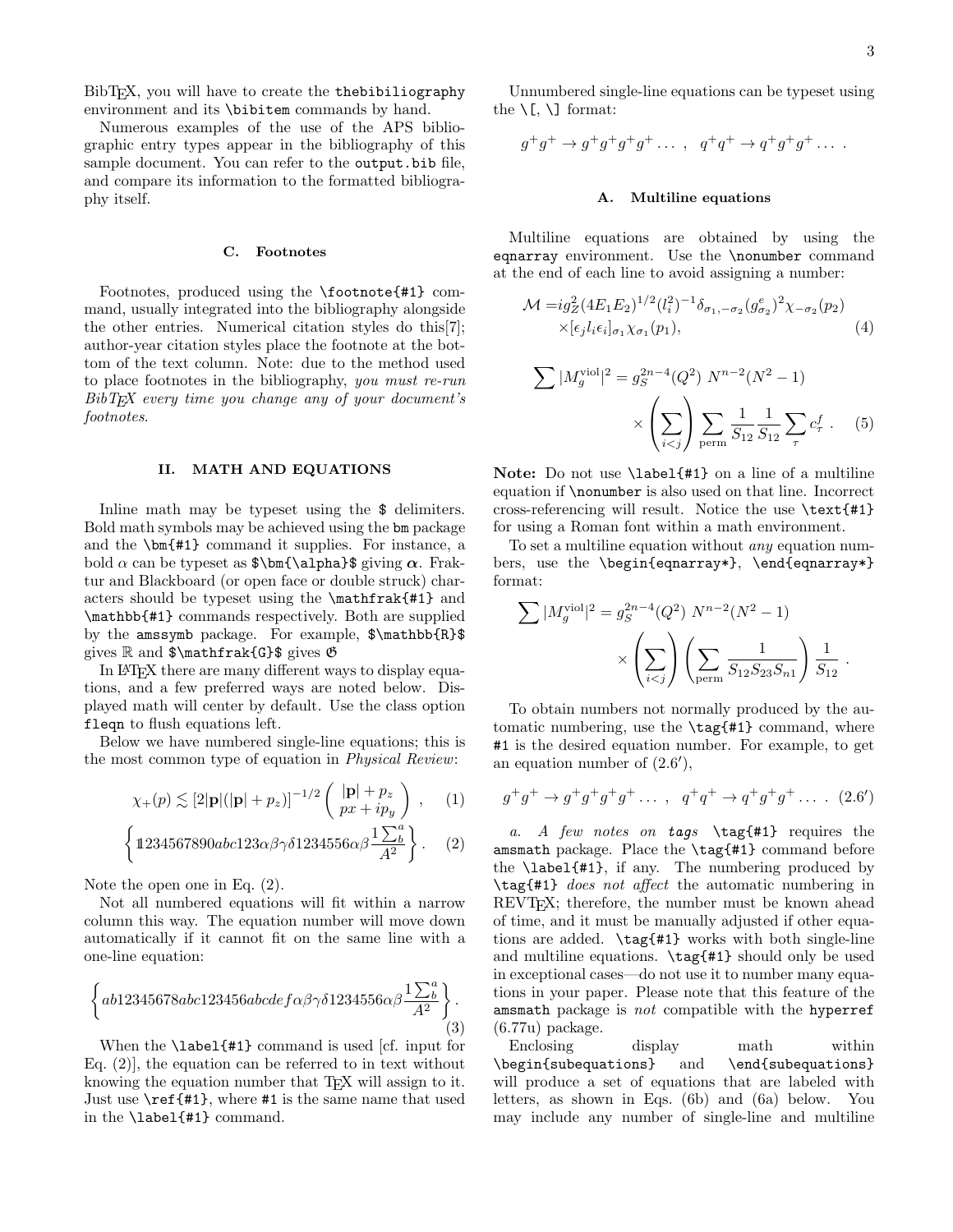equations, although it is probably not a good idea to follow one display math directly after another.

$$
\mathcal{M} = ig_Z^2 (4E_1 E_2)^{1/2} (l_i^2)^{-1} (g_{\sigma_2}^e)^2 \chi_{-\sigma_2}(p_2)
$$
  
×[ $\epsilon_i$ ] <sub>$\sigma_1$</sub>   $\chi_{\sigma_1}(p_1)$ . (6a)

$$
\left\{ abc123456abcdef \alpha \beta \gamma \delta 1234556\alpha \beta \frac{1\sum_{b}^{a}}{A^{2}} \right\},\qquad(6b)
$$

Giving a \label{#1} command directly after the \begin{subequations}, allows you to reference all the

equations in the subequations environment. For example, the equations in the preceding subequations environment were Eqs. (6).

#### 1. Wide equations

The equation that follows is set in a wide format, i.e., it spans the full page. The wide format is reserved for long equations that cannot easily be set in a single column:

$$
\mathcal{R}^{(d)} = g_{\sigma_2}^e \left( \frac{[\Gamma^Z(3,21)]_{\sigma_1}}{Q_{12}^2 - M_W^2} + \frac{[\Gamma^Z(13,2)]_{\sigma_1}}{Q_{13}^2 - M_W^2} \right) + x_W Q_e \left( \frac{[\Gamma^\gamma(3,21)]_{\sigma_1}}{Q_{12}^2 - M_W^2} + \frac{[\Gamma^\gamma(13,2)]_{\sigma_1}}{Q_{13}^2 - M_W^2} \right) \,. \tag{7}
$$

This is typed to show how the output appears in wide format. (Incidentally, since there is no blank line between the equation environment above and the start of this paragraph, this paragraph is not indented.)

### III. CROSS-REFERENCING

REVT<sub>EX</sub> will automatically number such things as sections, footnotes, equations, figure captions, and table captions. In order to reference them in text, use the \label{#1} and \ref{#1} commands. To reference a particular page, use the \pageref{#1} command.

The \label{#1} should appear within the section heading, within the footnote text, within the equation, or within the table or figure caption. The \ref{#1} command is used in text at the point where the reference is to be displayed. Some examples: Section I on page 1, Table I, and Fig. 1.

TABLE I. A table that fits into a single column of a twocolumn layout. Note that REVTEX 4 adjusts the intercolumn spacing so that the table fills the entire width of the column. Table captions are numbered automatically. This table illustrates left-, center-, decimal- and right-aligned columns, along with the use of the ruledtabular environment which sets the Scotch (double) rules above and below the alignment, per APS style.

| Left <sup>a</sup> | $Centered^b$ | Decimal | Right |
|-------------------|--------------|---------|-------|
|                   |              | 3.001   |       |
| 10                | 20           | 30      | 40    |
| 100               | 200          | 300.0   | 400   |

<sup>a</sup> Note a.

 $^{\rm b}$  Note b.

# IV. FLOATS: FIGURES, TABLES, VIDEOS, ETC.

Figures and tables are usually allowed to "float", which means that their placement is determined by L<sup>AT</sup>EX, while the document is being typeset.

Use the figure environment for a figure, the table environment for a table. In each case, use the \caption command within to give the text of the figure or table caption along with the \label command to provide a key for referring to this figure or table. The typical content of a figure is an image of some kind; that of a table is an alignment.

Insert an image using either the graphics or graphix packages, which define the \includegraphics{#1} command. (The two packages differ in respect of the optional arguments used to specify the orientation, scaling, and translation of the image.) To create an alignment, use the tabular environment.

The best place to locate the figure or table environment is immediately following its first reference in text; this sample document illustrates this practice for Fig. 1, which shows a figure that is small enough to fit in a single column.

In exceptional cases, you will need to move the float



FIG. 1. A figure caption. The figure captions are automatically numbered.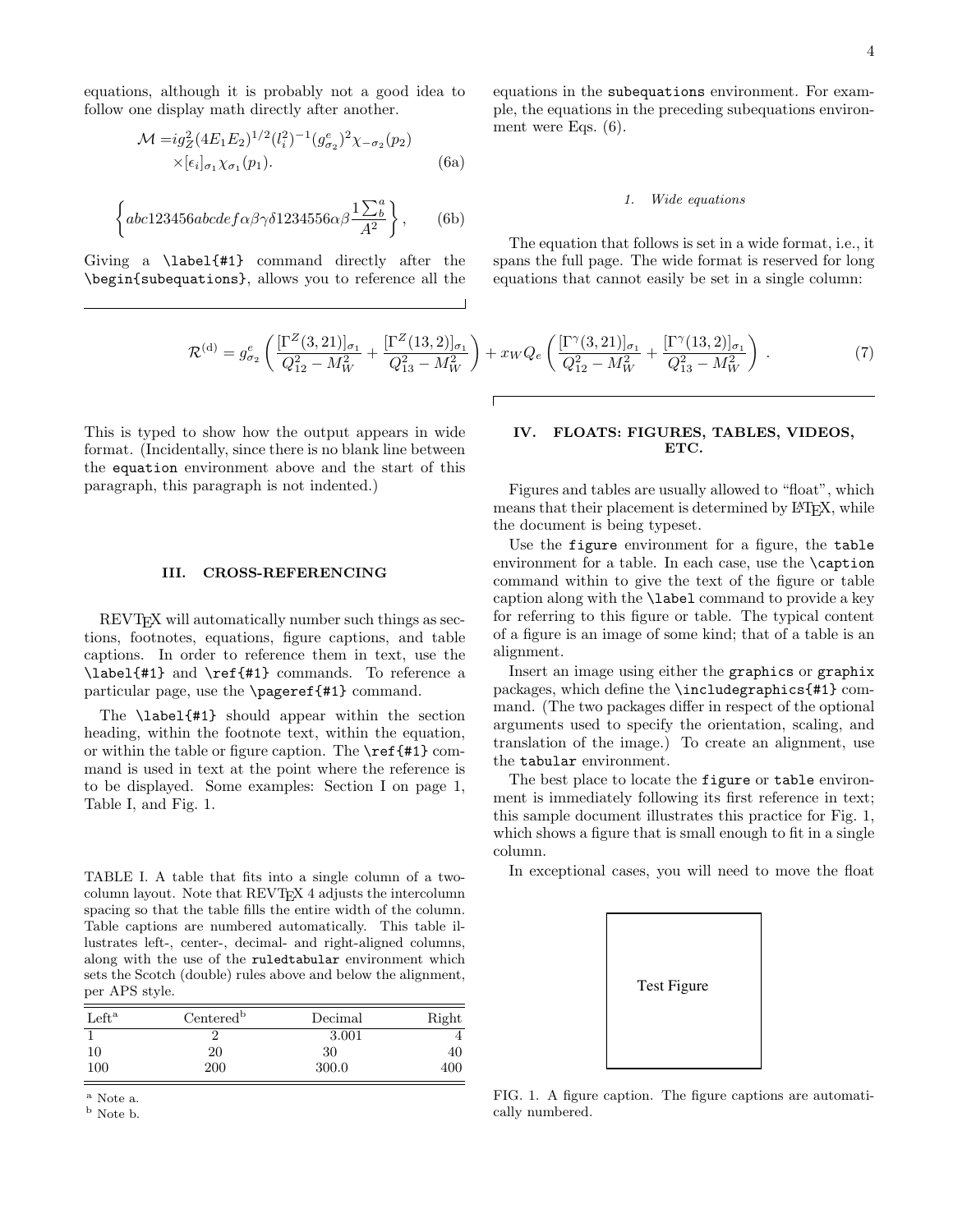FIG. 2. Use the figure\* environment to get a wide figure that spans the page in twocolumn formatting.

TABLE II. This is a wide table that spans the full page width in a two-column layout. It is formatted using the table\* environment. It also demonstates the use of \multicolumn in rows with entries that span more than one column.

|     | $D_{4h}^1$              |                         | $D_{4h}^5$      |                 |  |
|-----|-------------------------|-------------------------|-----------------|-----------------|--|
| Ion | 1st alternative         | 2nd alternative         | lst alternative | 2nd alternative |  |
| К   | $(2e) + (2f)$           | (4i)                    | $(2c) + (2d)$   | (4f)            |  |
| Mn  | $(2q)^a$                | $(a) + (b) + (c) + (d)$ | (4e)            | $(2a) + (2b)$   |  |
| Cl  | $(a) + (b) + (c) + (d)$ | $(2g)^{\rm a}$          | $(4e)^{\rm a}$  |                 |  |
| He  | $(8r)^a$                | $(4j)^{a}$              | $(4g)^{\rm a}$  |                 |  |
| Ag  |                         | $(4k)^a$                |                 | $(4h)^a$        |  |

<sup>a</sup> The z parameter of these positions is  $z \sim \frac{1}{4}$ .

earlier in the document, as was done with Table II: LATEX's float placement algorithms need to know about a full-page-width float earlier.

Fig. 2 has content that is too wide for a single column, so the figure\* environment has been used.

The content of a table is typically a tabular environment, giving rows of type in aligned columns. Column entries separated by  $\&$ 's, and each row ends with  $\setminus\$ . The required argument for the tabular environment specifies how data are aligned in the columns. For instance, entries may be centered, left-justified, right-justified, aligned on a decimal point. Extra column-spacing may be be specified as well, although REVT<sub>F</sub>X 4 sets this spacing so that the columns fill the width of the table. Horizontal rules are typeset using the \hline command. The doubled (or Scotch) rules that appear at the top and bottom of a table can be achieved enclosing the tabular environment within a ruledtabular environment. Rows whose columns span multiple columns can be typeset using the \multicolumn{#1}{#2}{#3} command (for example, see the first row of Table II).

TABLE III. Numbers in columns Three–Five are aligned with the "d" column specifier (requires the dcolumn package). Nonnumeric entries (those entries without a ".") in a "d" column are aligned on the decimal point. Use the "D" specifier for more complex layouts.

| One         | Two              | Three    | Four     | Five  |
|-------------|------------------|----------|----------|-------|
| one         | two              | three    | four     | five  |
| He          |                  | 2.77234  | 45672.   | 0.69  |
| $C^{\rm a}$ | $_{\mathrm{Up}}$ | 12537.64 | 37.66345 | 86.37 |

<sup>a</sup> Some tables require footnotes.

<sup>b</sup> Some tables need more than one footnote.

Tables I, II, III, and IV show various effects. A table that fits in a single column employs the table environment. Table II is a wide table, set with the table\* environment. Long tables may need to break across pages. The most straightforward way to accomplish this is to specify the [H] float placement on the table or table\* environment. However, the LAT<sub>E</sub>X  $2\varepsilon$  package longtable allows headers and footers to be specified for each page of the table. A simple example of the use of longtable can be found in the file summary.tex that is included with the REVT<sub>E</sub>X 4 distribution.

There are two methods for setting footnotes within a

TABLE IV. A table with numerous columns that still fits into a single column. Here, several entries share the same footnote. Inspect the LATEX input for this table to see exactly how it is done.

|             | $r_c(A)$ | $r_0$ (Å) | $\kappa r_0$ |                 | $r_c(A)$ | $r_0$ (Å) | $\kappa r_0$ |
|-------------|----------|-----------|--------------|-----------------|----------|-----------|--------------|
| Cu          | 0.800    | 14.10     | 2.550        | $Sn^{a}$        | 0.680    | 1.870     | 3.700        |
| Ag          | 0.990    | 15.90     | 2.710        | Pb <sup>b</sup> | 0.450    | 1.930     | 3.760        |
| Au          | 1.150    | 15.90     | 2.710        | Ca <sup>c</sup> | 0.750    | 2.170     | 3.560        |
| Mg          | 0.490    | 17.60     | 3.200        | Sr <sup>d</sup> | 0.900    | 2.370     | 3.720        |
| Zn          | 0.300    | 15.20     | 2.970        | Li <sup>b</sup> | 0.380    | 1.730     | 2.830        |
| $_{\rm Cd}$ | 0.530    | 17.10     | 3.160        | Na <sup>e</sup> | 0.760    | 2.110     | 3.120        |
| Hg          | 0.550    | 17.80     | 3.220        | $K^e$           | 1.120    | 2.620     | 3.480        |
| Al          | 0.230    | 15.80     | 3.240        | $Rb^c$          | 1.330    | 2.800     | 3.590        |
| Ga          | 0.310    | 16.70     | 3.330        | $Cs^d$          | 1.420    | 3.030     | 3.740        |
| In          | 0.460    | 18.40     | 3.500        | Ba <sup>e</sup> | 0.960    | 2.460     | 3.780        |
| Tl          | 0.480    | 18.90     | 3.550        |                 |          |           |              |
|             |          |           |              |                 |          |           |              |

<sup>a</sup> Here's the first, from Ref. 2.

<sup>b</sup> Here's the second.

<sup>c</sup> Here's the third.

<sup>d</sup> Here's the fourth.

<sup>e</sup> And etc.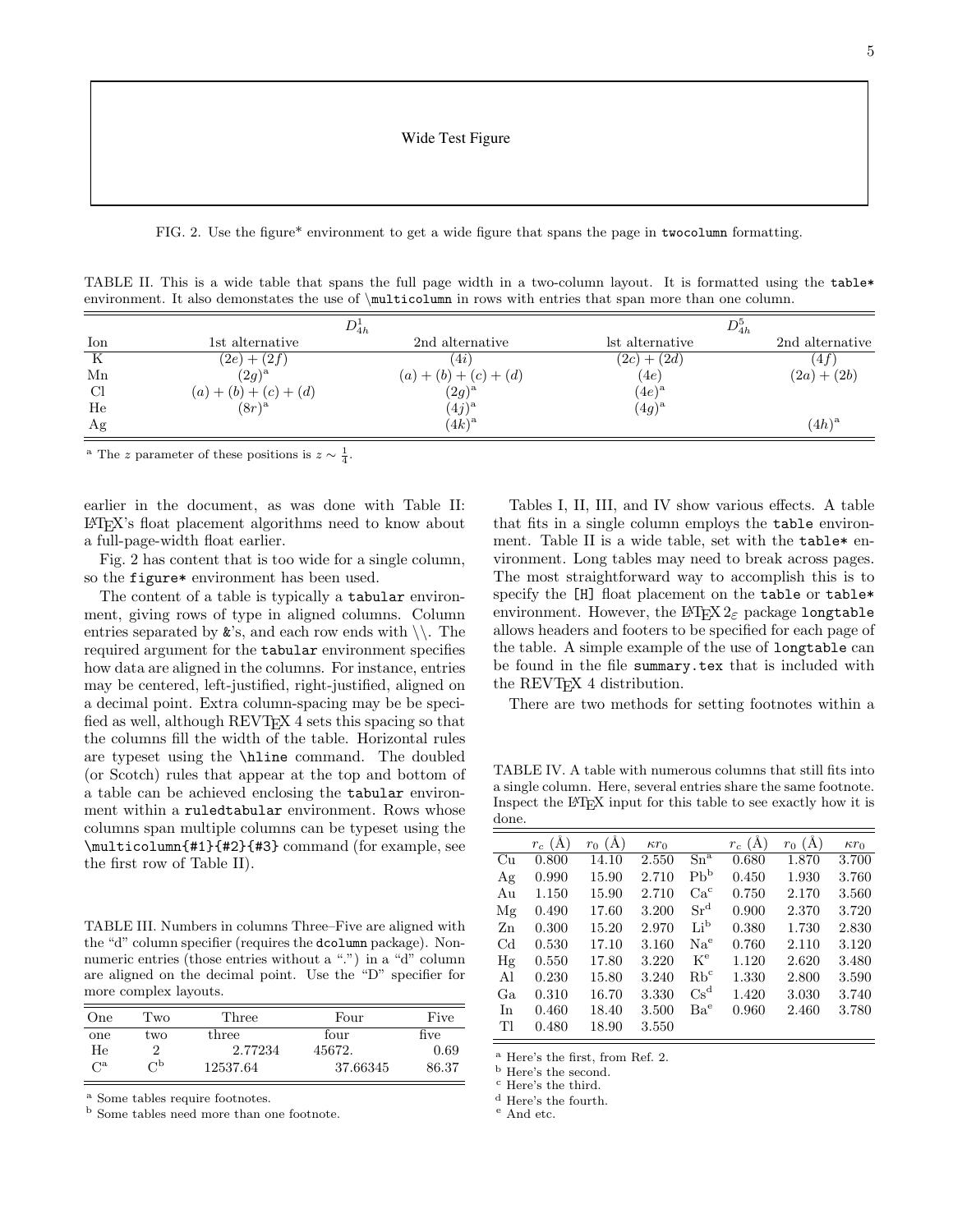

Video 1. Students explain their initial idea about Newton's third law to a teaching assistant. Clip (a): same force. Clip (b): move backwards.

table (these footnotes will be displayed directly below the table rather than at the bottom of the page or in the bibliography). The easiest and preferred method is just to use the \footnote{#1} command. This will automatically enumerate the footnotes with lowercase roman letters. However, it is sometimes necessary to have multiple entries in the table share the same footnote. In this case, there is no choice but to manually create the footnotes using \footnotemark[#1] and \footnotetext[#1]{#2}. #1 is a numeric value. Each time the same value for #1 is used, the same mark is produced in the table. The \footnotetext[#1]{#2} commands are placed after the tabular environment. Examine the LATEX source and output for Tables I and IV for examples.

Video 1 illustrates several features new with REVT<sub>F</sub>X4.2, starting with the video environment, which is in the same category with figure and table. The \setfloatlink command causes the title of the video to be a hyperlink to the indicated URL; it may be used with any environment that takes the \caption command. The \href command has the same significance as it does in the context of the hyperref package: the second argument is a piece of text to be typeset in your document; the first is its hyperlink, a URL.

Physical Review style requires that the initial citation of figures or tables be in numerical order in text, so don't cite Fig. 2 until Fig. 1 has been cited.

### ACKNOWLEDGMENTS

We wish to acknowledge the support of the author community in using REVTEX, offering suggestions and encouragement, testing new versions, ....

### Appendix A: Appendixes

To start the appendixes, use the \appendix command. This signals that all following section commands refer to appendixes instead of regular sections. Therefore, the \appendix command should be used only once—to setup the section commands to act as appendixes. Thereafter normal section commands are used. The heading for a section can be left empty. For example,

### \appendix \section{}

will produce an appendix heading that says "APPENDIX A" and

# \appendix

\section{Background}

will produce an appendix heading that says "APPENDIX A: BACKGROUND" (note that the colon is set automatically).

If there is only one appendix, then the letter "A" should not appear. This is suppressed by using the star version of the appendix command (\appendix\* in the place of \appendix).

## Appendix B: A little more on appendixes

Observe that this appendix was started by using

# \section{A little more on appendixes}

Note the equation number in an appendix:

$$
E = mc^2.
$$
 (B1)

### 1. A subsection in an appendix

You can use a subsection or subsubsection in an appendix. Note the numbering: we are now in Appendix B 1.

Note the equation numbers in this appendix, produced with the subequations environment:

$$
E = mc,\t\t(B2a)
$$

$$
E = mc^2,\tag{B2b}
$$

$$
E \gtrsim mc^3. \tag{B2c}
$$

They turn out to be Eqs. (B2a), (B2b), and (B2c).

- [1] E. Witten, (2001), hep-th/0106109, and references therein
- [2] See the explanation of time travel in R. P. Feynman,